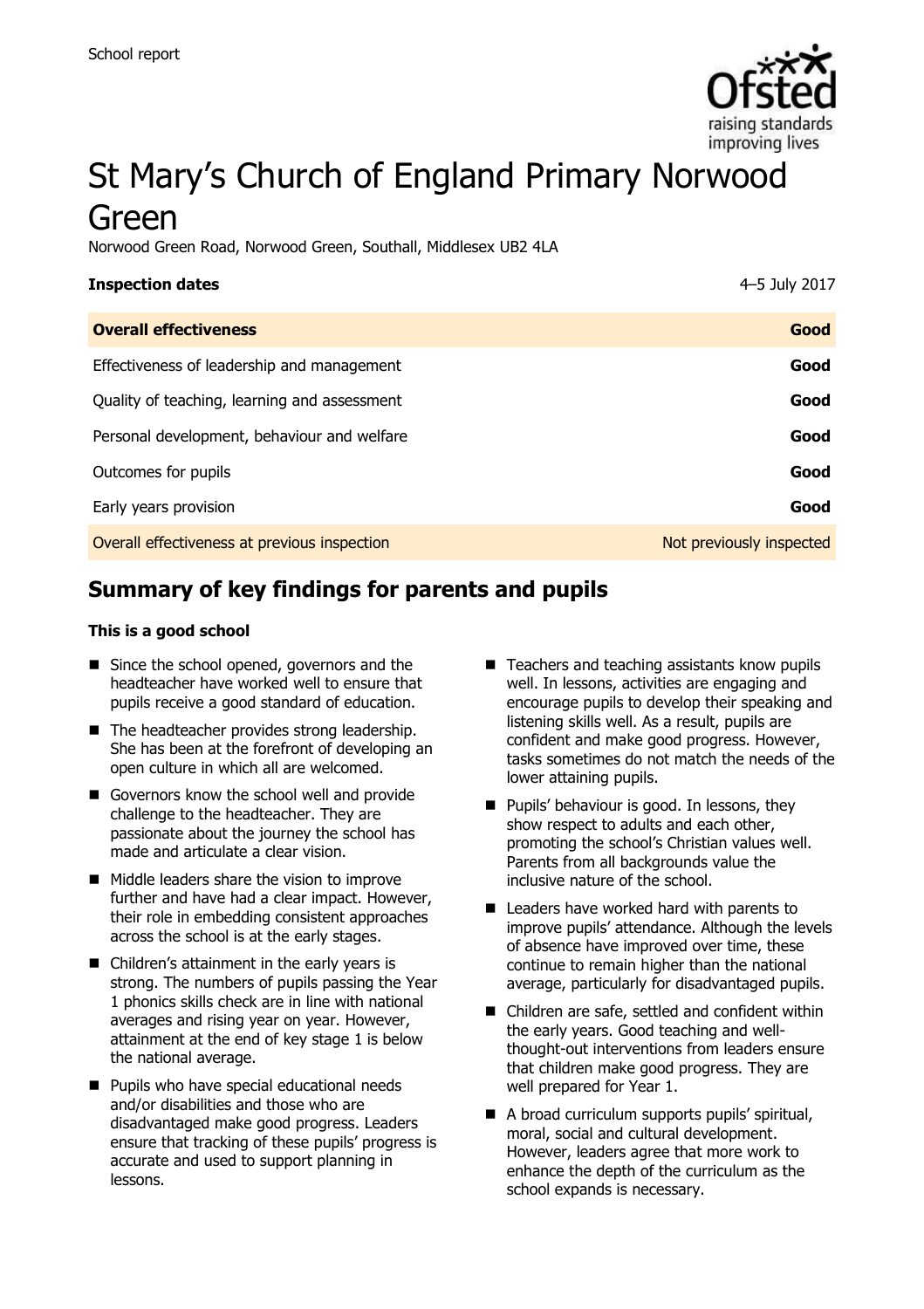

# **Full report**

### **What does the school need to do to improve further?**

- Continue to improve the quality of teaching so that attainment levels at the end of key stage 1 in reading, writing and mathematics are at least in line with national standards.
- **IMPROVE PUPILS' attendance further and reduce levels of persistent absenteeism, so that** rates for disadvantaged pupils are at least in line with the national average.
- Further develop the rigour of the monitoring and evaluation of teaching and learning from leaders, especially middle leaders, as the school expands so that:
	- the depth of curriculum opportunities in subjects other than English and mathematics is further improved to deepen pupils' understanding
	- pupils are given consistent opportunities to reason about their work to deepen understanding
	- provision for lower attaining pupils is consistently matched to their needs.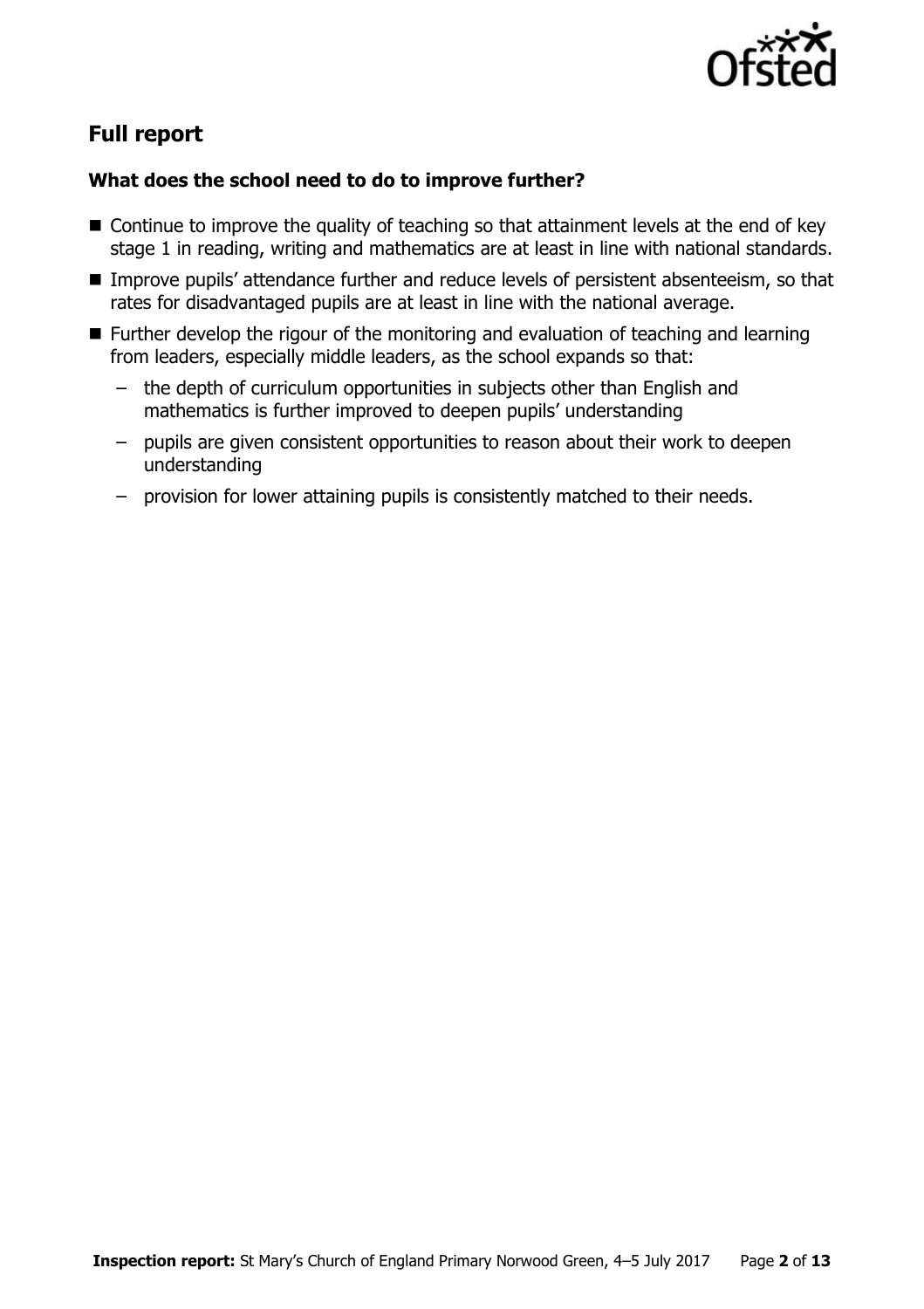

# **Inspection judgements**

#### **Effectiveness of leadership and management Good**

- The headteacher has been central to creating a school where the nurture and care of pupils are core features. She has been effective in overcoming a range of challenges as the school has grown and kept a keen eye on the standards of teaching and learning. However, a key challenge is to develop leaders to ensure stability as the school roll increases.
- Staff and parents respect the hands-on attitude of the headteacher. She has worked alongside parents and staff to develop an inclusive school that reflects an ethos where everyone is welcome. Parents value the approachable manner of all members of staff.
- The small and inclusive community allows leaders to understand the needs of pupils well. Through successfully imparting the school's Christian values of 'compassion, justice, reverence and thankfulness', the headteacher ensures that the school is a warm and pleasant place for all.
- Leaders have developed a broad and balanced curriculum. Pupils have benefited from themed science weeks, visits from external artists and a whole-school environmental week linked to the school's mission to deliver 'a stimulating curriculum with an environmental focus'.
- **Pupils make the most progress when trips and workshops link with topics learned in** class. However, such opportunities are not consistently used to embed learning. Consequently, the depth of understanding by pupils in subjects other than English and mathematics varies across the school.
- The special educational needs coordinator has had a positive impact on pupils and parents since her recent appointment. She works diligently and knows pupils well. Through well-thought-out interventions and good use of the funding, provision for pupils who have special educational needs and/or disabilities is good.
- The special educational needs coordinator monitors the impact of interventions regularly. One parent felt that the special educational needs coordinator had been 'amazing' in supporting her child who has dyslexia and that he was now 'thriving and learning' well.
- Leaders use performance management effectively by setting clear targets to hold teachers to account. The monitoring and evaluation of teaching and learning are effective in providing staff with clear next steps to improve their teaching. Leaders have particularly focused on ensuring the accuracy of their understanding of pupils' abilities. They work with a range of external bodies to develop their own expertise.
- The school has an open culture in which regular drop-ins to lessons by leaders encourage staff to develop professionally. Leaders regularly provide support to teachers and this means that the standards in teaching and learning are maintained well. Teachers new to the profession receive strong support and staff praise the 'unique' culture of the school where teachers and leaders collaborate regularly.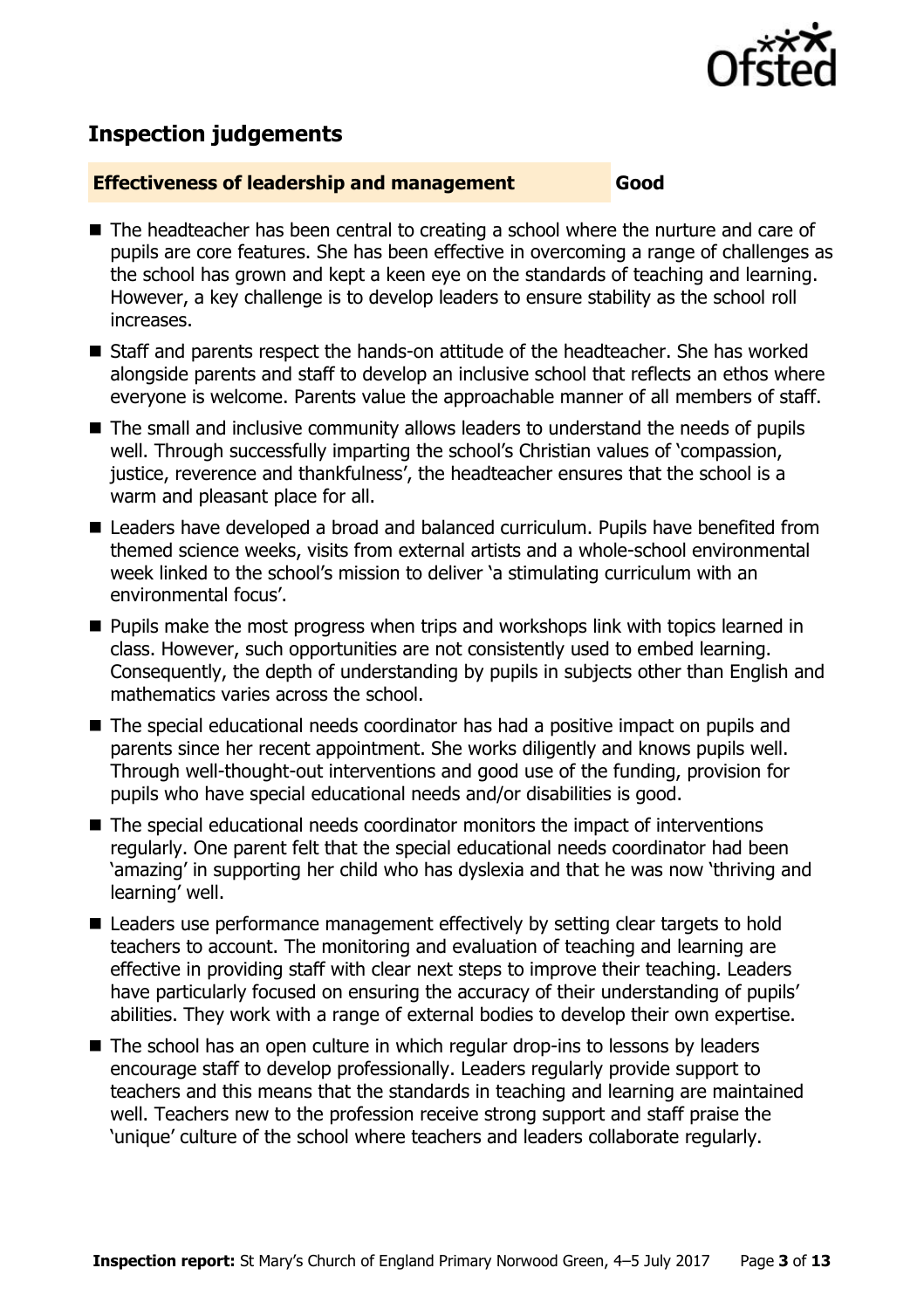

- The physical education and sport premium funding enables staff to deliver a more engaging sports curriculum. Pupils benefit from additional tennis sessions, and physical education lessons for the youngest children allow them to develop confidently.
- Leaders ensure that the pupil premium funding is spent wisely on the small cohort of disadvantaged pupils. The headteacher and special educational needs coordinator use funding to provide further help to pupils that require it. Consequently, these pupils are typically making similar progress, and in some cases substantially more, compared with their peers.
- The school is a positive place for pupils to learn and develop. Staff know pupils well and encourage their spiritual, moral, social and cultural development. Pupils understand British values well and one pupil confidently shared with the inspector that 'we respect people of all faiths and backgrounds'. Pupils have learned about major landmarks across the United Kingdom and spoke articulately about the role of the Mayor of London and his role as an elected representative.
- Parents' views on the school, particularly those who have recently joined the school, are highly positive. They speak enthusiastically of strong communication and receiving regular information about their child's progress. One parent described the school as 'a breath of fresh air with fully committed staff'. Some parents did say that homework was an area to improve. Leaders are planning to implement a more consistent format, which is understood by all parents.
- Leaders use the local authority and London Diocesan Board of Schools' expertise to check their own evaluations of the strengths and weaknesses of the school. As a result, leaders have a clearer understanding of the school's performance.

### **Governance of the school**

- Governors know the strengths and weaknesses of the school well. They have been an integral part of the school's journey. The governing body used its expertise well to hold the headteacher to account. For example, governors ask probing questions about the progress of different groups of pupils and are fully involved in regular monitoring activities.
- Governors take the school's Christian ethos and pupils' understanding of British values seriously. For example, they scrutinised books alongside leaders and spoke with pupils about 'what it means to be British'. Policies are up to date and reflect the unique context of the school. Governors meet regularly with middle leaders to ensure that their roles improve pupils' outcomes.
- The governing body understands the effect that additional funding for disadvantaged pupils is making to their outcomes. They have a clear insight into additional resources for phonics and mathematics and how to use funds to benefit pupils as the school expands.

### **Safeguarding**

■ The arrangements for safeguarding are effective. Record keeping is robust and leaders carry out pre-employment checks carefully.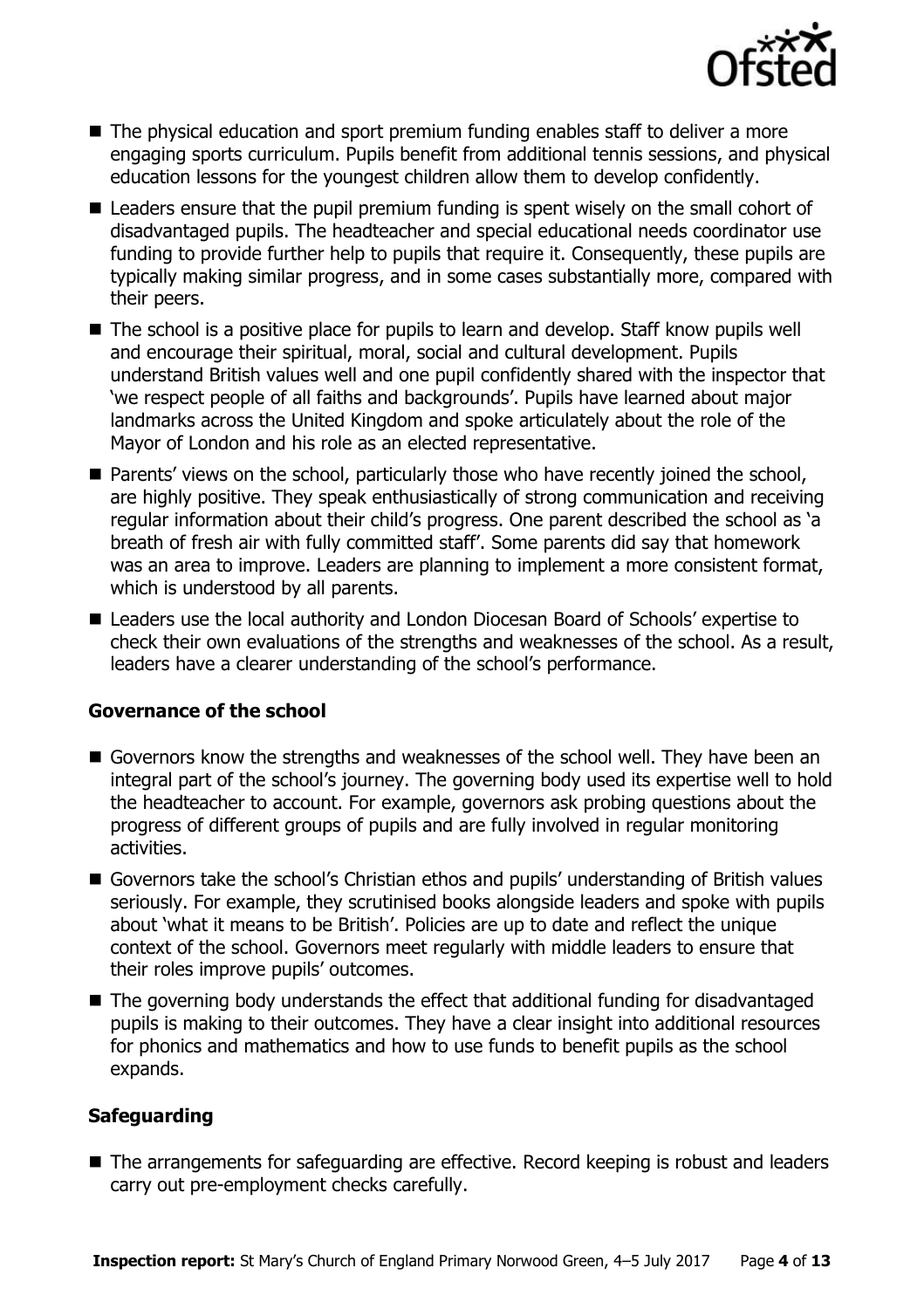

- Leaders ensure that safeguarding training reflects the latest guidance. Reporting of concerns is swift and to the correct bodies. Staff members who spoke with the inspector knew how to follow policies in practice effectively. Leaders ensure that staff understand their responsibilities in relation to the 'Prevent' duty.
- Leaders keep up to date with potential local risks by working closely with external agencies. Leaders also work with staff, parents and pupils to ensure that pupils' safety is paramount. Staff embody the school mantra of 'it can happen here' and take the safety of pupils seriously.
- Governors put a strong emphasis on pupils' safety. Link governors for safeguarding check regularly that procedures are effective and make recommendations if required. Leaders and governors discuss safeguarding in their meetings.
- **Pupils know how to keep themselves safe. Opportunities within the curriculum allow** pupils to gain a deeper understanding of safety. For example, during a history topic pupils learned about the Great Fire of London and workshops with the local fire service enabled pupils to learn practical skills for keeping safe. One pupil told the inspector, 'We don't panic and just stay calm.' Parents agree that pupils are well cared for and remain safe.
- Even the youngest pupils have a strong understanding of online safety. Pupils confidently share their learning about keeping safe on the internet and give real examples of potential risks online.

#### **Quality of teaching, learning and assessment Good**

- Teachers have high expectations of their pupils and encourage pupils to work hard. Pupils engage well in lessons and make good progress. Teaching assistants provide good support to pupils. They encourage pupils to work independently and challenge them with probing questions.
- **Pupils routinely discuss their work, which develops their speaking and listening skills** well. Teachers encourage pupils to share their views in lessons. As a result, pupils learn and understand new vocabulary very well. In addition, those new to English make substantial progress in their acquisition of English and talk confidently with their peers. However, pupils' chances to work out things for themselves and reason about choices they make are limited.
- Leaders encourage teachers to take appropriate risks and reflect on what works well in their classrooms. For example, a teacher was able to use singing and repetition in a mathematics lesson. This resulted in pupils confidently recalling number facts and effectively revising previous learning.
- **Pupils learn to read well from a young age. The teaching of phonics is a strength of the** school. Small-group teaching and interventions ensure that teachers match tasks to the needs of individual pupils. Teachers plan many opportunities for pupils to apply phonics in their writing. Pupils new to English apply appropriate decoding skills and teachers encourage them to read independently. The most able pupils have books that match their abilities closely and read with expression. Teachers encourage pupils to gain an understanding of the use of punctuation and its effect through reading aloud to pupils.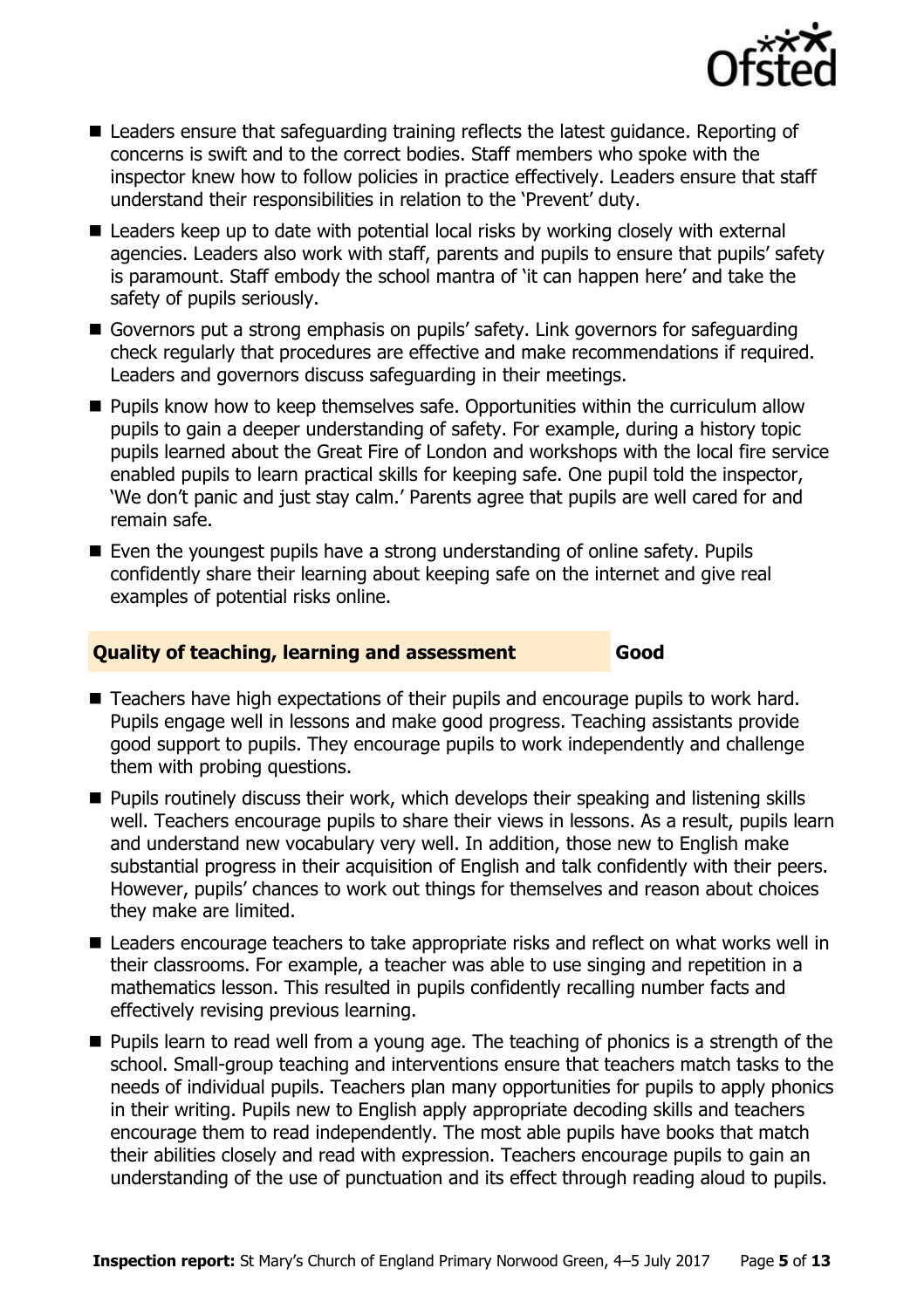

- Classrooms are positive learning environments. All adults work collaboratively to ensure that pupils are on track and understand their learning. Displays demonstrate a range of learning activities and working walls aid pupils' mathematical development. For example, pupils learned to use a large 100-square chart to learn how to count on and back. They were then confidently able to use these techniques and apply these skills in working collaboratively.
- **Pupils are encouraged to write in subjects across the curriculum. For example, they** wrote at length about what they had learned from a trip linked to history. However, expectations in handwriting vary and standards of writing in subjects other than English are not as high.
- More experienced teachers use questioning to deepen pupils' knowledge. For example, in a lesson on poetry, pupils were encouraged to think deeply about the poet's use of words and phrases. Consequently, pupils' understanding of inference was very strong. However, in some cases, tasks for lower attaining pupils do not match their abilities, as texts can be too difficult to understand. This results in limited progress in the acquisition of new language and meanings.

#### **Personal development, behaviour and welfare Good**

#### **Personal development and welfare**

- The school's work to promote pupils' personal development and welfare is good.
- **Pupils develop a strong understanding of differences between faiths and cultures. They** collaborate confidently and treat adults and their peers with respect. Work in books and displays demonstrates a range of ways in which pupils develop knowledge of the world around them. For example, they learn about different faiths and, through assemblies, articulate a clear moral purpose where all are respected.
- $\blacksquare$  Pupils say that they feel safe and parents agree. Staff are vigilant throughout the day, particularly while supervising pupils at play- and lunchtimes. On occasions, some boys can be boisterous during break- and playtimes. However, staff intervene in a timely manner and ensure that things do not get out of hand.
- **Pupils say that bullying is very rare. They speak highly about their teachers and show** respect to their peers. For example, a pupil gave up his seat to a newly arrived pupil with limited English, without any prompting. In lessons, pupils challenged remarks they felt had hurt the feelings of another child. This positive behaviour is reflected across the school.
- The school's curriculum promotes positive values. For example, assemblies linked to thematic moral stories within the Bible allow pupils to reflect on being good citizens. Even the youngest pupils are able to share articulately the importance of being 'Godly' by helping and caring for others. Opportunities to raise money for international and local charities help pursue the school's vision of working within a 'moral framework'.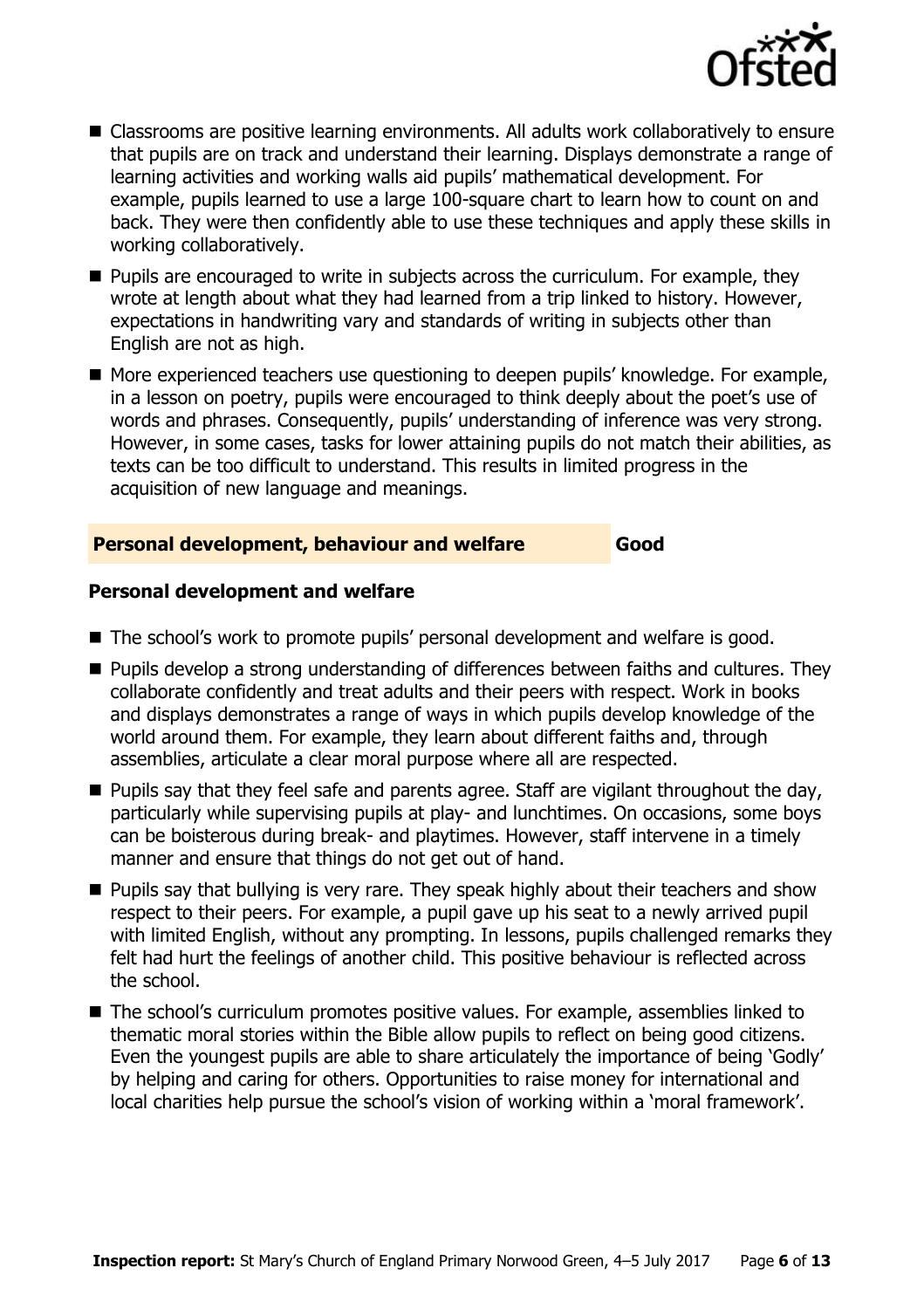

■ Leaders have improved pupils' attendance. They know individual pupils well and attendance is improving for many so that it is now in line with national averages. Leaders liaise well with external agencies and parents to support pupils coming to school more regularly. Although the actions have made a difference, rates of persistent absenteeism are still high, particularly for disadvantaged pupils.

#### **Behaviour**

- The behaviour of pupils is good. They behave well in lessons and listen carefully to each other and adults. Pupils respond well to teachers' strategies, such as counting down, and quickly settle to learn when directed.
- **Pupils are polite, courteous and well mannered. Teachers promote pupils' positive** attitudes by ensuring that expectations are kept high. Pupils spoke enthusiastically about rewards they receive for good behaviour. For example, they valued the choices they can make to buy items from a class shop to 'cash in' good behaviour coins. The school is a calm place where pupils are able to learn effectively.
- The management of lunchtimes is highly effective. Leaders have used a staggered approach to overcome the limitations of space in the school. This approach works well and pupils move around the school in an orderly manner. Pupils conduct themselves very well in the dining room. Staff enable this by engaging with pupils in a respectful way and ensuring that the atmosphere is pleasant and inviting.
- Leaders have ensured, despite the limitations of the outdoor area, that pupils behave well. At break- and lunchtimes, pupils benefit from a range of activities. Many pupils paint, play basketball or use the equipment provided safely.

#### **Outcomes for pupils Good Good**

- Teachers know pupils very well. Through careful analysis of the progress of different groups, effective interventions enable pupils to catch up where necessary. Leaders use the approach of 'stage not age'. For example, a phonics intervention session mixed the most able children in early years with those requiring additional support in Year 1. This enabled all pupils to progress well.
- Children make good progress because of strong teaching and appropriate support from teaching assistants. By the end of Reception, the proportion of children attaining a good level of development is in line with national averages and rising year on year. In 2016, disadvantaged pupils attained well below their peers. The school's provisional assessment information indicates that all groups of pupils achieve similarly well.
- $\blacksquare$  The number of pupils achieving the expected standard in phonics at the end of Year 1 is rising year on year. This is due to the good teaching of phonics. In 2016, disadvantaged pupils attained below their peers. Recent assessment information suggests that these pupils' attainment is to rise significantly.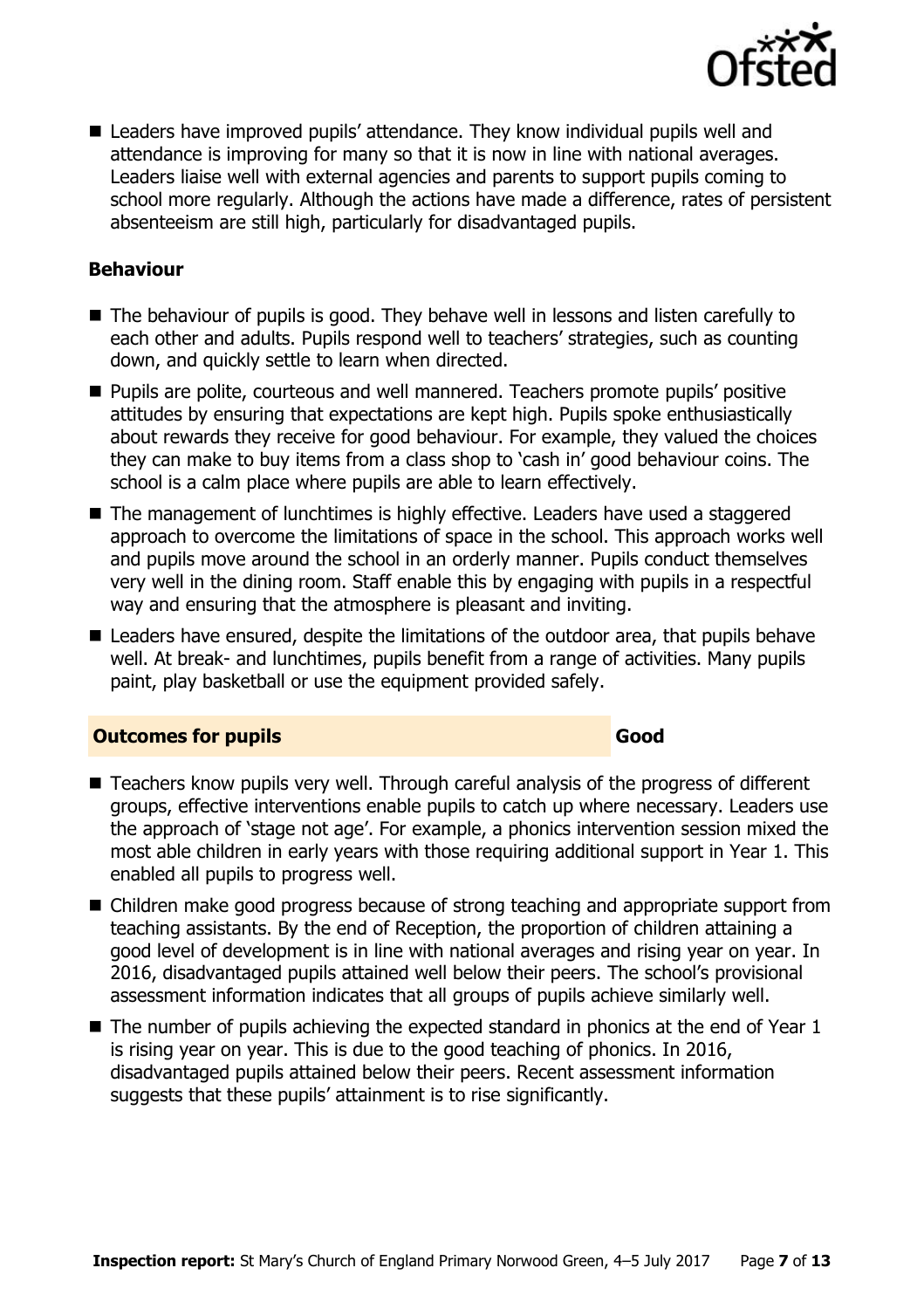

- **Progress and attainment information suggests that pupils' achievement at the end of** key stage 1 is below the standard the school would have liked. Pupils' attainment is likely to be below the national average, particularly in writing. This was due to weaker teaching while these pupils were in Year 1. Leaders took immediate action to raise the standards of teaching but these were unable to accelerate progress as high as they expected.
- The school has had a number of new arrivals with limited prior schooling. These pupils did not sit the test at the end of key stage 1. Pupils who have been at the school since its opening progress well, particularly in reading. Leaders ensure that most pupils progress well by tracking the understanding of each pupil diligently. Consequently, all pupils who attained the higher standard at the end of early years achieved greater depth at the end of key stage 1. However, leaders recognise that more pupils need to be making better progress from their strong starting points.
- The small cohort of disadvantaged pupils and those who have special educational needs and/or disabilities progress well. Pupils who speak English as an additional language develop markedly in their speaking and listening skills but their progress in writing is not as high. This is due to work not always being matched to their needs as sharply as it could be.

#### **Early years provision Good Good**

- Children enter the early years slightly below the typical standards expected. They attain in line with national averages at the end of Reception and the proportion of children attaining a good level of development has risen year on year. The focus on developing children's social skills in particular sees them leave Reception well prepared for the move to Year 1.
- Boys' achievement at the end of 2016 was well below that of girls. Leaders identified this and worked effectively to address this. In particular, the early years team has used curricular themes to engage boys further. For example, boys enjoyed learning about dinosaurs and a number of activities helped to increase participation at the start of the year. As a result, boys and girls now attain similarly at the end of Reception.
- Leaders prioritise building on children's social skills. Strong relationships between adults and children enable children to speak confidently to adults. Children are encouraged to express themselves and develop very well in their communication and language. They speak confidently with adults and visitors.
- Children progress very well in their physical development. Teachers encourage children to develop their coordination and control. For example, during a physical education lesson, children listened attentively and actively collaborated with their peers to improve their balance. The teacher used good questioning to ensure that children understood how to keep themselves safe. Children were encouraged to challenge themselves and attempt harder routines, which they did safely.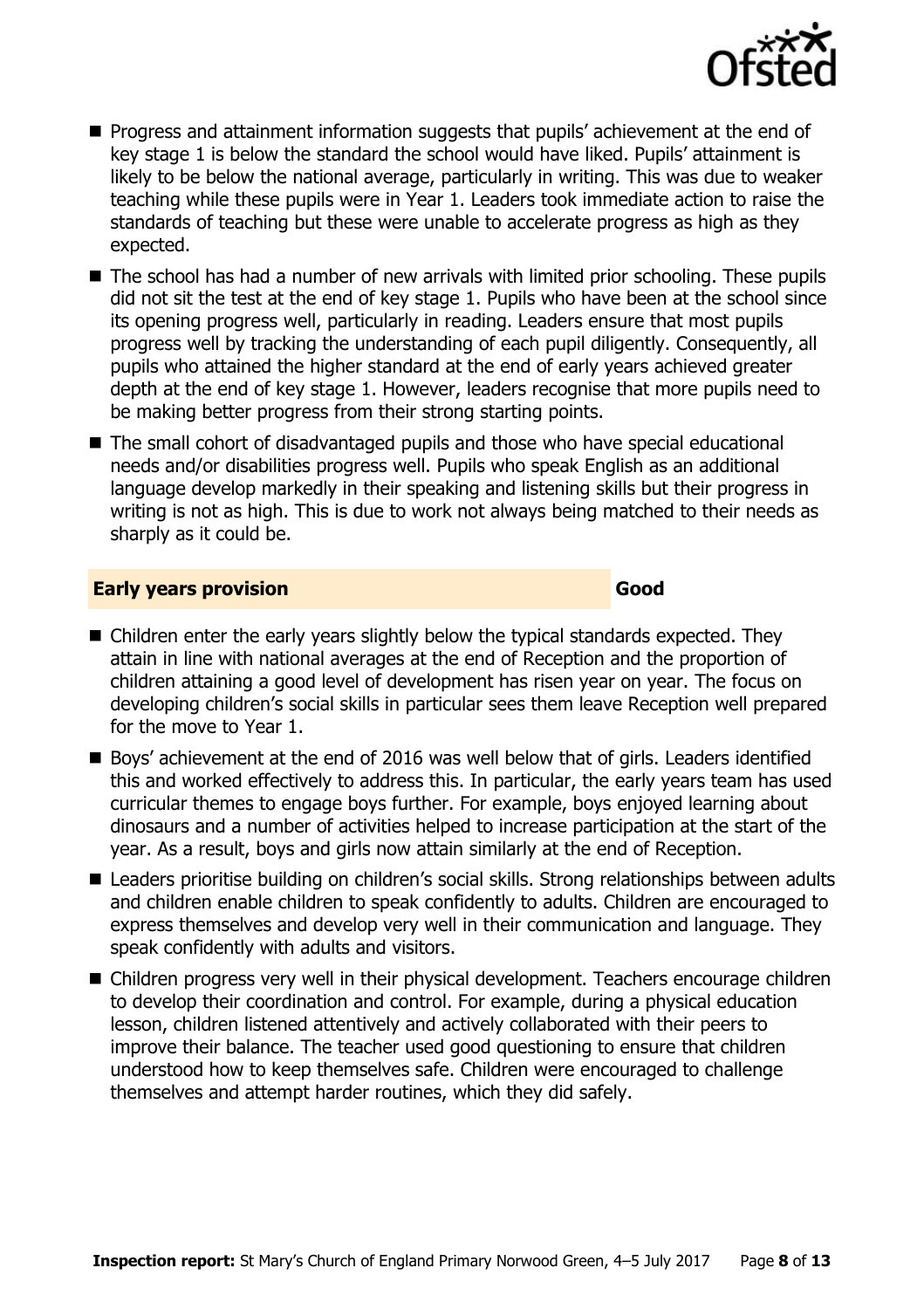

- **Phonics teaching is effective. The most able children receive targeted support to enable** them to apply their reading and early comprehension skills. The lower ability children are also progressing well. Children use previously learned strategies to decode unfamiliar words. Teachers challenge children to learn unfamiliar high frequency words and check their understanding carefully.
- The early years is well resourced and leaders ensure that restrictions in space have not limited children's opportunities to develop. Children have access to, and engage enthusiastically with, painting and building areas. These develop their creative and artistic skills. Children enjoy working with building blocks as part of an intervention to build their social skills.
- Children benefit from good early mathematical understanding. Adults use practical equipment well to develop early number awareness. For example, the most able children use concrete resources to aid them in working out calculations. Children enjoy investigating open-ended tasks and enthusiastically share their findings of different solutions.
- Children behave well and know the routines. The early years is a calm and industrious environment where children collaborate and learn together. They are respectful of each other and readily help their friends as they learn and play. However, on occasions, adults' positioning in the setting does not allow them to keep an eye on all children. In such circumstances, children become unsettled and no longer work on tasks.
- Safeguarding is effective. The early years team has created a friendly and welcoming atmosphere. Children feel safe and can develop into confident learners ready for the next stages of their education. Parents value the work of adults and praise the open communication.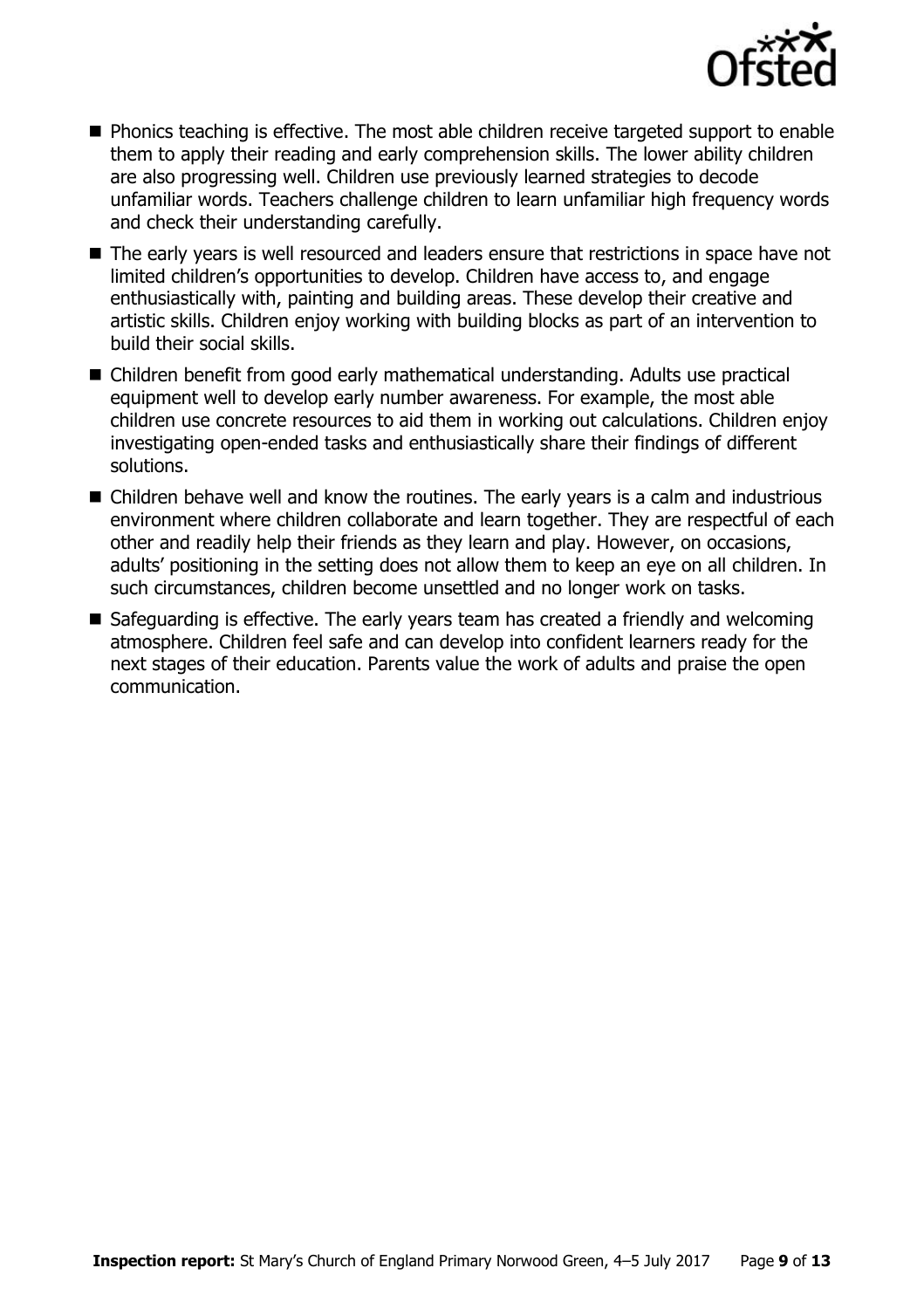

# **School details**

| Unique reference number | 140963   |
|-------------------------|----------|
| Local authority         | Ealing   |
| Inspection number       | 10031670 |

This inspection of the school was carried out under section 5 of the Education Act 2005.

| Type of school                      | Primary                    |
|-------------------------------------|----------------------------|
| School category                     | Academy free school        |
| Age range of pupils                 | 4 to 11                    |
| Gender of pupils                    | Mixed                      |
| Number of pupils on the school roll | 79                         |
| Appropriate authority               | The governing body         |
| Chair                               | Sandra James               |
| <b>Headteacher</b>                  | Jane Mutch                 |
| Telephone number                    | 0203 693 0510              |
| Website                             | www.stmarysschoolng.org    |
| <b>Email address</b>                | office@stmarysschoolng.org |
| Date of previous inspection         | Not previously inspected   |

### **Information about this school**

- The school meets requirements on the publication of specified information on its website.
- The school complies with Department for Education guidance on what academies should publish.
- This school opened in September 2014. It is part of a single academy trust. When the school is full, it will have one form of entry up to Year 6. Currently, the school has pupils up to Year 2. Children in Reception attend on a full-time basis.
- The headteacher has worked at the school since it opened.
- The proportion of pupils who speak English as an additional language is higher than average. The proportion of pupils from minority ethnic groups is well above average.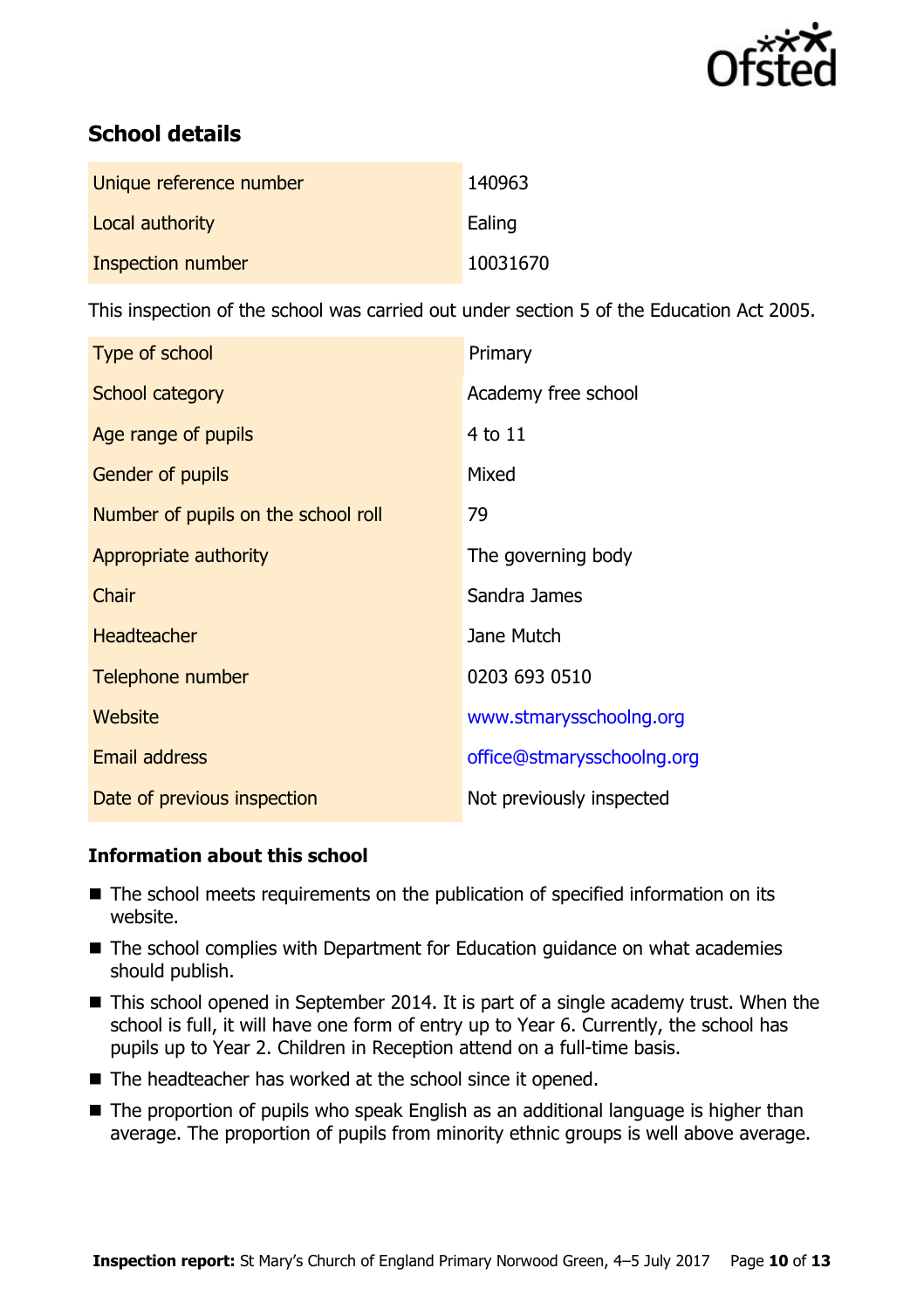

■ The proportion of pupils who are eligible for free school meals is in line with the national average. The proportion of pupils who have special educational needs and/or disabilities is average.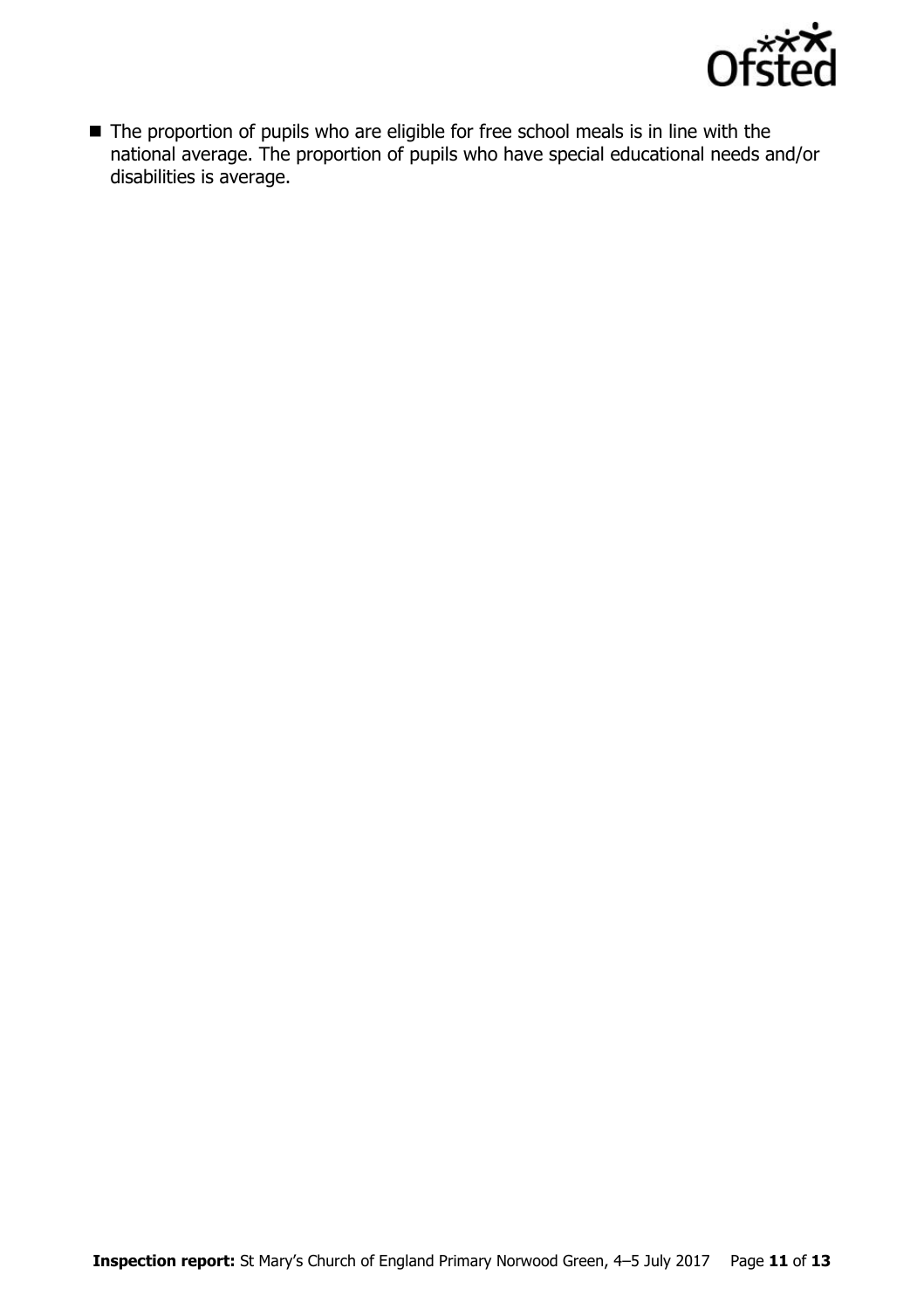

# **Information about this inspection**

- The inspector made visits to a variety of lessons in all classrooms. The headteacher accompanied the inspector on most of these visits.
- The inspector met with representatives from the governing body, middle leaders and teachers. The inspector made a phone call to the chair of governors and a representative from the Department for Education.
- A wide range of documentation was scrutinised. Information was provided relating to assessment, external visits, governing body minutes, risk assessments and monitoring of teaching and learning.
- Work in pupils' books was scrutinised in lessons and during a work scrutiny session. The inspector observed pupils at the start of the day, and during break- and lunchtime. Pupils were spoken to informally in lessons and during social times.
- The inspector heard pupils read in Reception, Year 1 and Year 2. Pupils took the inspector on a tour of the school and discussed their learning and curriculum.
- The inspector met with parents on the second day. In addition, 25 responses (including written responses) to Parent View, Ofsted's online survey, were considered. Seven responses to the staff questionnaire were received.

### **Inspection team**

Noeman Anwar, lead inspector **Her Majesty's Inspector**